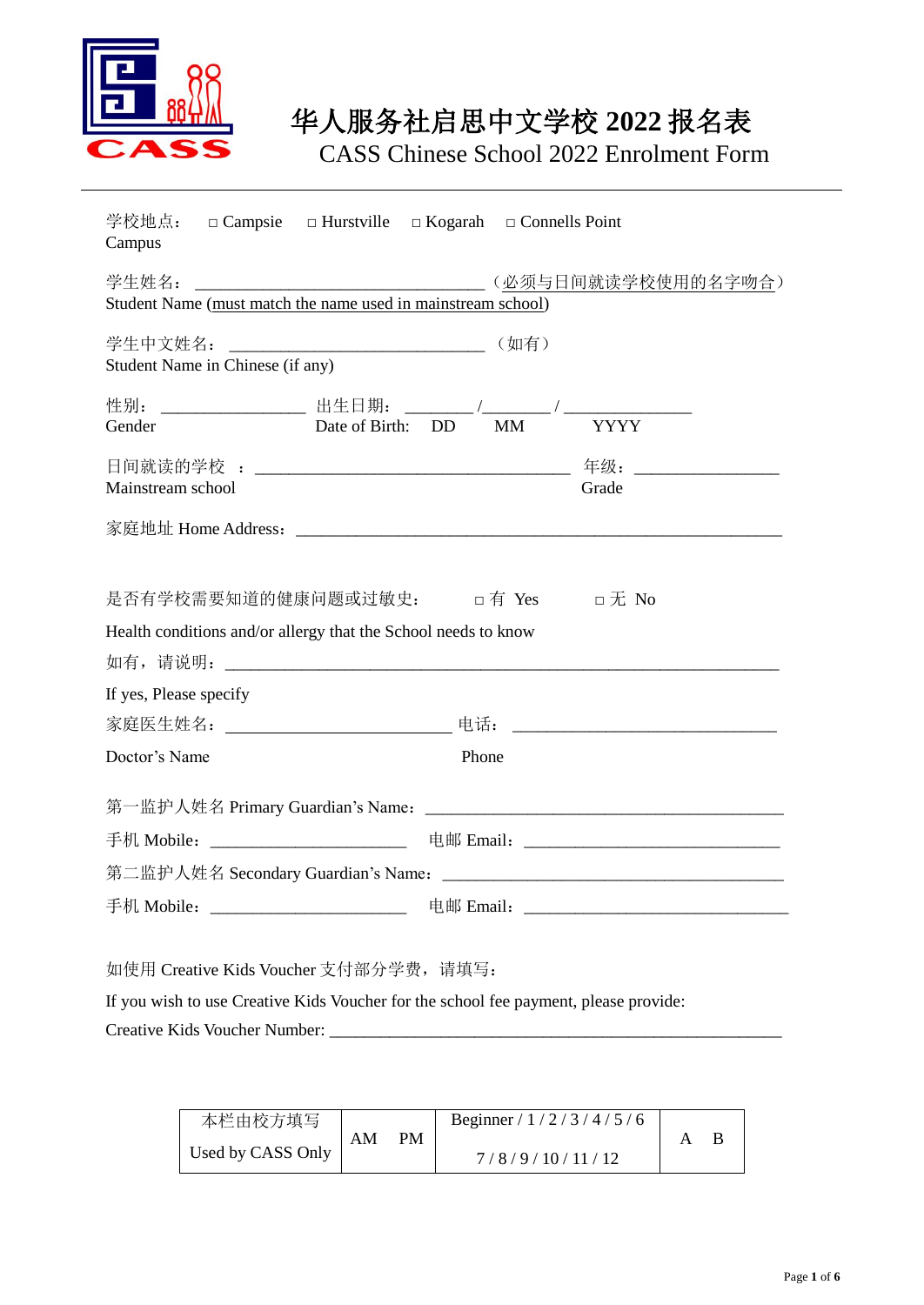

CASS Chinese School 2022 Enrolment Form

#### 家长通知 **Notice to Parents/Guardians**

各位家长, Dear parents/guardians,

欢迎参加华人服务社启思中文学校。 Welcome to CASS Chinese School.

由于大量家长及学生出入学校并使用校方的设施,已对校方及附近居民造成不便,我们也已多次收到 投诉。因此,请各位家长务必严格遵守以下规定事项:

You may be aware that the large number of people coming to the school premises has obviously caused inconvenience to the school and neighbours. In the past, there have been complaints made by the venue providers and local residents. For this reason, we will greatly appreciate the strict observance of the following rules by all our service users:

1. 严禁违章双行停车,也不允许在学校和附近民居的车道上停车。堵塞车道的违章车辆将被抄 牌和罚款。

Under no circumstances should there be double parking and cars blocking the driveways of the school premises and neighbours. Any vehicle blocking driveways will be subject to heavy fines by the Traffic Police.

- 2. 为保障孩子们的安全和保持道路通畅,切勿在路中间停车并让您的子女上下车。 Do not stop the car in the middle of the road and drop your children as it endangers their lives. It also causes traffic congestion to other service users.
- 3. 除中文学校使用的教室和洗手间范围外,家长未经许可不得出入学校其他区域。 Unauthorised entry into rooms other than those in use by your children and the toilets of the school is strictly forbidden.
- 4. 不得在教室和其他室内区域内饮食。 Eating and drinking indoors is not allowed.
- 5. 未经校方许可,不得移动校内家具和其他物品。 Without permission from the school authority, no furniture or other belongings of the school can be removed.
- 6. 时刻保持教室和校区的整洁。 The school premises must be kept clean and tidy at all times.
- 7. 请家长务必在下课时间准时到校接走子女。超过下课时间 15 分钟仍无家长接走的学生将由校 区主管送到就近警察局。 Parents/guardians are required to pick up their children when classes are scheduled to finish. Administrators have been instructed to take children to the nearest police station if they are not picked up by parents/guardians 15 minutes after classes are finished.
- 8. 为保障学生的人身安全,下课时如家长不在场,老师将不会允许学生自行离开。如家长允许 学生在无监护人的情况下自行离开教学楼,请向校区主管提出,并签署 Permission for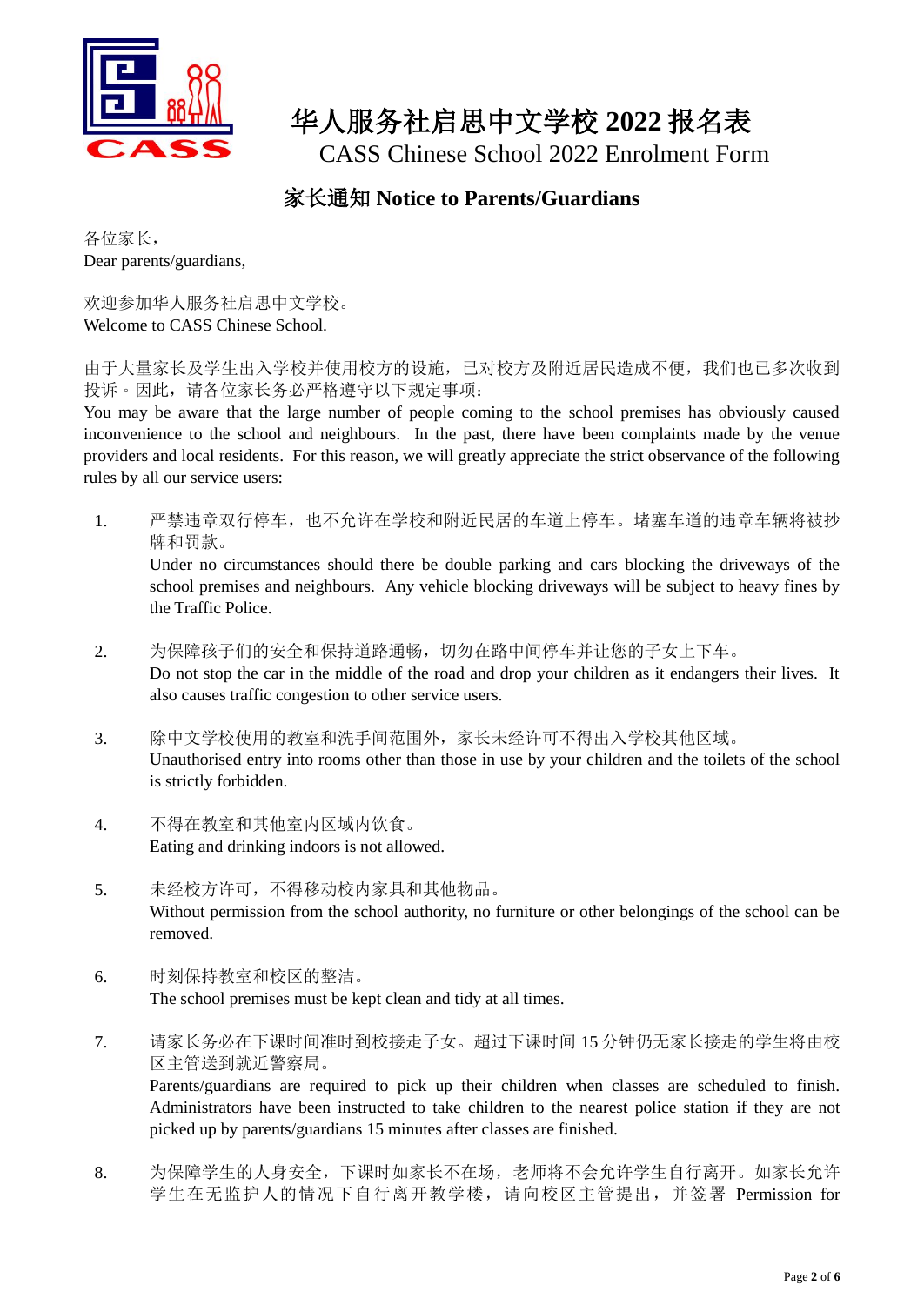

CASS Chinese School 2022 Enrolment Form

Leaving School Alone 声明。

For the safety of student, our teacher will not release a student without the presence of parent. If you, as parents/guardians, believe that your child is mature enough to leave the school premises on his/her own, please speak to the Administrator of your campus and a Permission for Leaving School Alone must be signed and returned to the School.

9. 学生在非上课时间在学校里逗留时,例如课前或下课后在校内逗留、等待参加当天另一个课 程,家长必须在场照看孩子的安全。

Parents/guardians are responsible for their children if they are not in class. e.g. before and after classes and waiting between classes.

- 10. 各项费用在缴纳后概不退还。 All fees charged are not refundable if the student wishes to withdraw due to personal reasons.
- 11. 有严重过敏反映的学生,建议本人携带常用的抗过敏药物上课,发现过敏反应时老师可及时 提供初步的救助。 Students with severe allergic reactions are suggested to bring his/her medication while attending

classes with us, so teacher/administrator can give basic first aid care in case of emergency. 12. 若學期遭遇疫情而須改為網課,每課的課時將縮短為兩小時。

In case of pandemic and tutorial is changed to online mode, the length of each lesson will be changed to 2 hours only.

如有违反上述规定,将视为家长严重违反与中文学校的协议,相关学生可能被终止学籍,且已支付的 费用概不退还。

Violation of the above rules will be considered a serious breach of the agreement between the School and the parents/guardians, and will result in the immediate dismissal of the students from the School. All the school fees will not be refunded.

对本通告内容如有疑问,欢迎您致电华人服务社 9789 4587 咨询。

If you have any queries regarding this notice, please feel free to contact CASS head office on 9789 4587.

本人同意遵守华人服务社在本家长通告中强调的规定。

I agree that I must abide all rules as mentioned in this Notice to Parents/Guardians.

本人谨此同意华人服务社在推广有关事宜时, 在其宣传渠道上使用本人子女的照片、名字、年龄及居 住地, 如: 如 CASS 刊物、网站、脸书、微信、报纸、电台、电视及其他大众媒体和社交媒体等。本 人也理解校方于课堂上、户外玩耍和学校活动时有需要帮学生拍照或录像以做记录,所拍摄的照片有 可能在校内张贴、保存在项目评估资料或教学记录里。本人谨此同意中文学校在学校各种活动期间给 本人子女拍照或录像。

I, hereby consent to the collection and use of my child's photograph, name, age and suburb for the use by CASS Group in their publications and promotional channels, e.g., CASS newsletters, websites, Facebook, WeChat, newspapers, radio, TV and other mass media as well as social media, etc.. I understand that throughout the year, staff will take photographs or video recording for children while participating in various activities e.g. during class, outdoor play and school events. Children's photos might be displayed within the school, in program evaluations, or placed in teachers' record. I hereby give permission for my child to be photographed or video recorded while taking part in the school activities.

\_\_\_\_\_\_\_\_\_\_\_\_\_\_\_\_\_\_\_\_\_\_\_\_\_\_\_\_ \_\_\_\_\_\_\_\_\_\_\_\_\_\_\_\_\_\_\_\_\_\_\_\_\_\_\_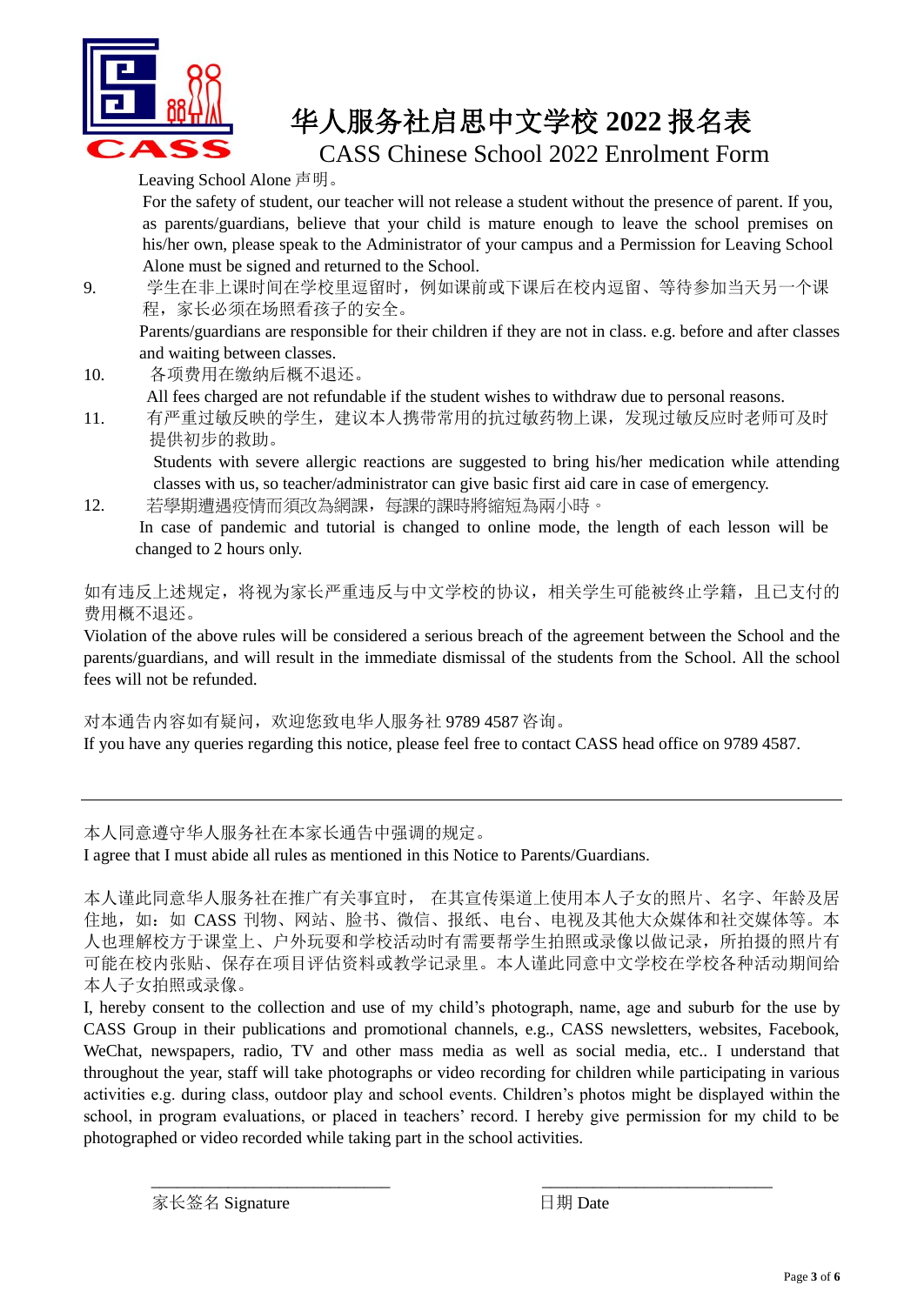

CASS Chinese School 2022 Enrolment Form

#### **CASS Chinese School Direct Debit Authorisation Form (DDA)**

ABN 85 087 248 638

The purpose of this form is to set up the direct debit payment arrangements for fees payable.

I/We, the same of Parent/guardian giving the same of Parent/guardian giving the same of Parent/guardian giving the same of Parent/guardian giving the same of Parent/guardian giving the same of Parent/guardian giving the sa DDA) authorise and request Chinese Australian Services Society Limited to arrange for funds to be debited from my/our account at the financial institution identified below, at intervals and amounts directed by CASS Chinese School as per the Terms and Conditions on the enrolment form of the School and in accordance with this Direct Debit Authorisation and DDA Terms & Conditions.

This authorisation is to remain in force in accordance with the terms described in the Direct Debit Authorisation Terms and Conditions.

Details of the Accounts to be Debited:

Account Name:

BSB:

Account Number:

I/We also authorise the following:

1. The Debit User to verify the details of the abovementioned account with my/our may be required) financial institution.

2. The financial institution to release information allowing the Debit User to verify the abovementioned account details.

Signature Date

Signature Date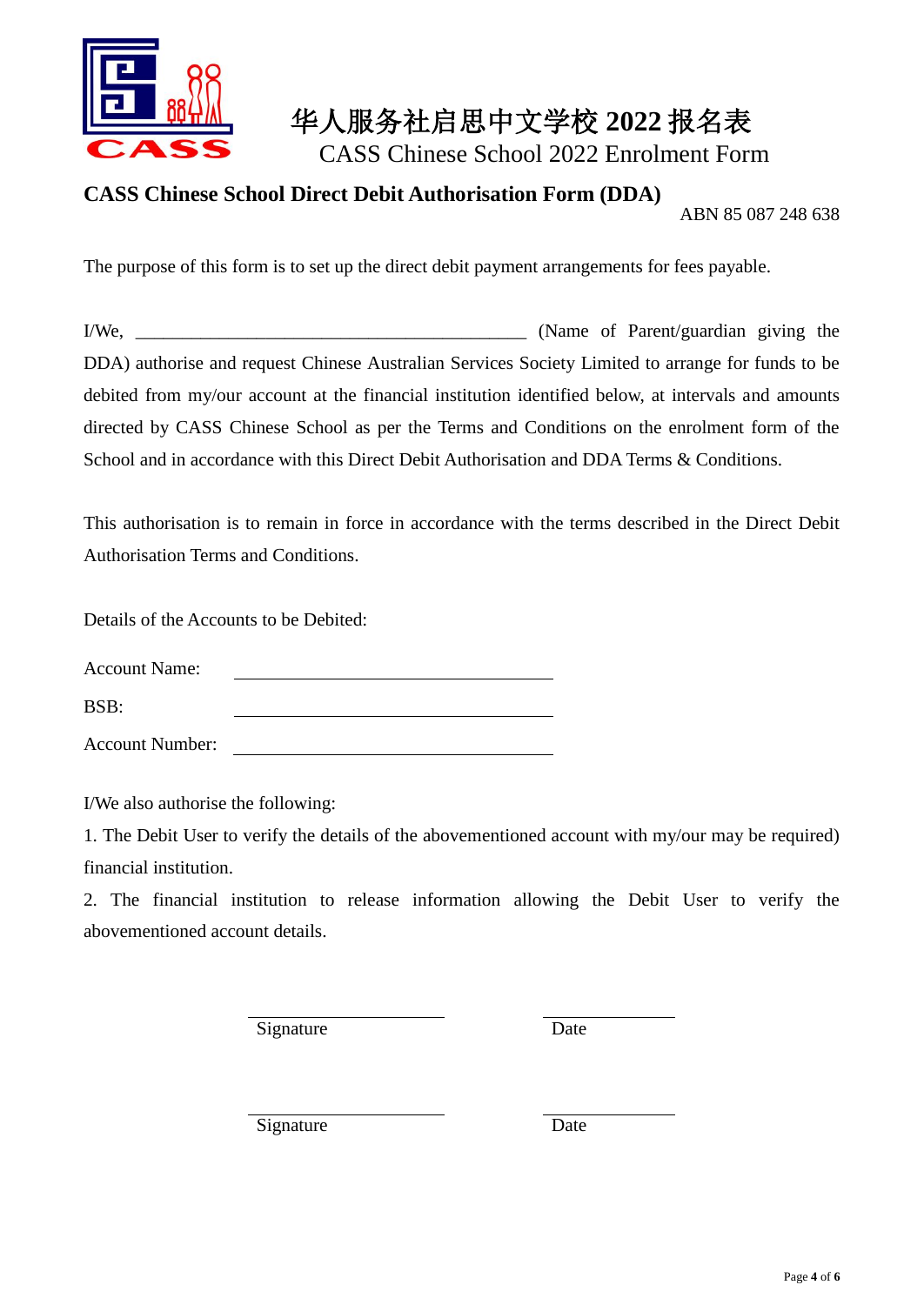

CASS Chinese School 2022 Enrolment Form

#### **Direct Debit Authorisation (DDA) Terms and Conditions**

Please ensure that you have read the following before sending in the Direct Debit Authorisation Form.

1) CASS Chinese School may vary this Terms & Conditions at any time by giving 14 days notice.

2) By signing this Direct Debit Authorisation Form, you request and authorise CASS Chinese School to arrange for funds to be debited from your nominated account according to the schedule of fees advised and amended from time to time. The amount to be drawn on each payment will be based on any notice (invoice, etc) given to you specifying the amount payable and the date the payment is due.

The payment will be deducted from your nominated account on the payment due date. If the due date falls on a non-working day or a national public holiday, the payment will be processed the next working day.

3) It is your responsibility to ensure that you have sufficient funds in the nominated account when payments are to be drawn. If you do not have sufficient funds, then:

a) The payment will be regarded as not having been paid.

b) An administration fee (\$2.5 (plus GST)) will be charged to your account.

c) Customer named overleaf will be informed of the unsuccessful direct debit and Chinese Australian Services Society Ltd will attempt to re-process any unsuccessful payment plus administration fee on a day as advised by CASS Chinese School.

4) You should be aware that:

a) Some financial institution accounts do not facilitate direct debits and as such the customer must check with their financial institution to ensure the account nominated enables direct debiting.

b) Account details should be checked against a recent statement from your financial institution. If you are in any doubt, you should check with your financial institution before completing the Direct Debit Request; and

c) It is your responsibility to advise CASS Chinese School if your nominated account is altered, transferred or closed.

5) If you believe there has been an error in debiting your account you should contact the Finance Section of Chinese Australian Services Society Ltd or contact CASS head office immediately at (02) 9789 4587 from 9:00 am to 5:00 pm, Monday to Friday.

6) Your record and account details will be kept private and confidential and will only be disclosed at your request or at the request of the financial institution in connection with a claim made to an alleged incorrect or wrongful debit, or otherwise as required by law.

7) For all matters relating to the Direct Debit Request arrangement on your account, including requests for deferment of debits, alteration of debit arrangements or stopping or cancelling your Direct Debit Request, please contact CASS head office at (02) 9789 4587 from 9:00 am to 5:00 pm, Monday to Friday.

8) Chinese Australian Services Society Ltd will not stop or cancel a direct debit without the written authority from the customer named overleaf.